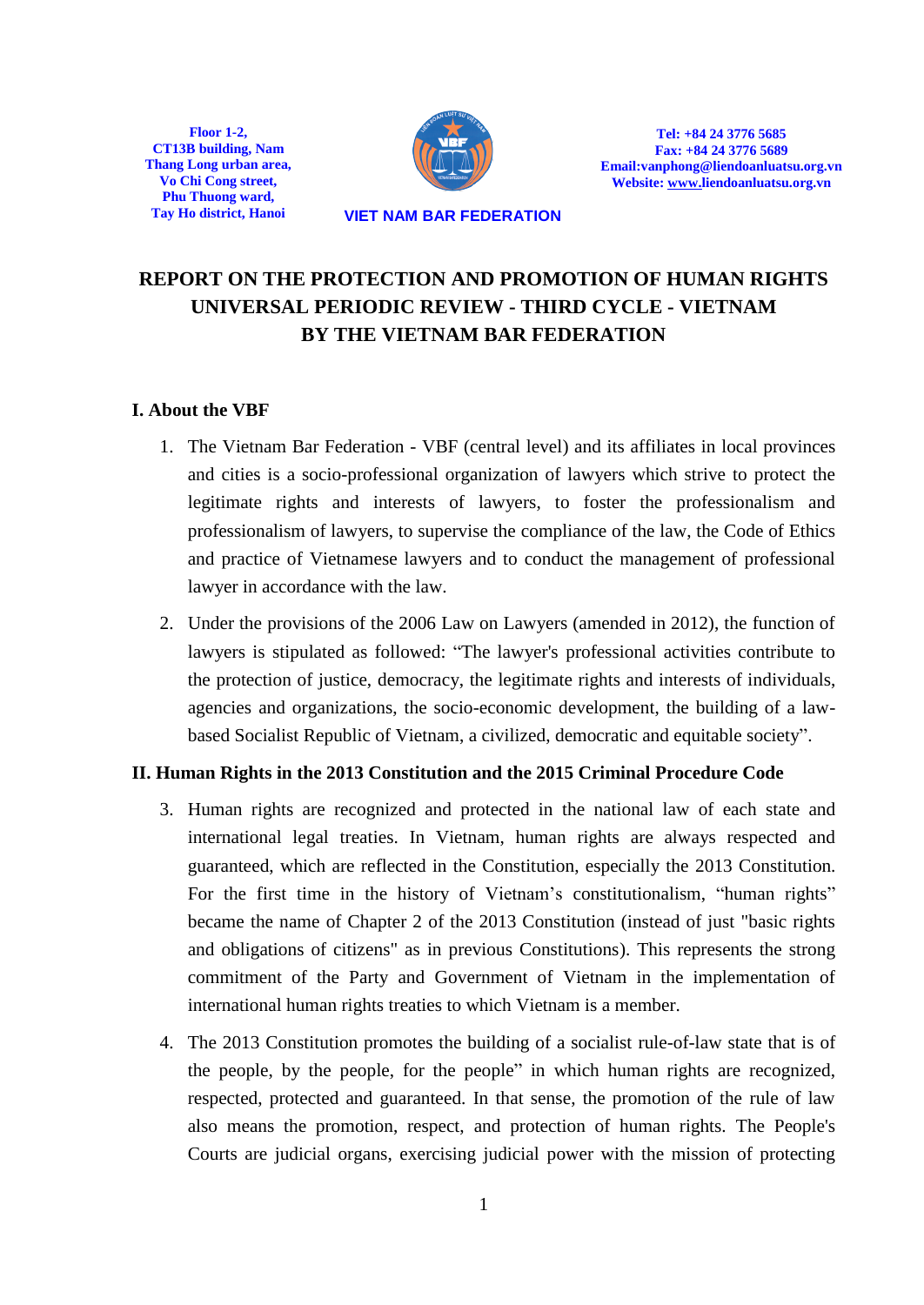justice, protecting human rights, citizenship, the socialist system, protecting the interests of the state and the legitimate rights and interests of organizations and individuals. People's Courts are organized and operate on the principles of a modern justice system (the regime of first instance and appellate hearing, the principle of the right to defense of the accused, the defendant, the right to protection of interests and the principle of participatory trial of people's juries...), which reflects democracy and enhance the right of people to access justice, thereby guaranteeing human rights in judicial activity.

- 5. Viet Nam has been largely involved and committed to implementing both the legislative and the practical implementation of human rights instruments, as reflected in the Criminal Procedure Code. The 2015 Criminal Procedure Code stipulates the following principles: The recognition of the court as the only body authorized to adjudicate criminal cases; The principles of protecting the fundamental rights of citizens; The protection of the inviolability of life, health, honor, dignity, innocence; The right to defense, the right to appeal, the right to vindicate ...
- 6. Regarding the lawyer's career, the 2015 Penal Code has a new set of legal provisions to ensure that lawyers and counselors are facilitated in the process of participating in criminal proceedings. For example, it stipulates the earliest time that the defense counsel participated in the proceedings; the right to be able to met and talk to the arrested person, the detained person, the accused or defendants; the right to be informed in advance about the time and place for taking testimony, interrogation, time and place of conducting other investigative activities. The selection of the defense counsel and the procedures for registration of defense in the 2015 Criminal Procedure Code are provided in details and in a convenient manner to ensure the right to counsel of the defendants.

### **III. Activities of lawyers in protecting and promoting human rights**

Through their activities, lawyers have protected and promoted human rights in the following ways:

### *Protecting human rights through legal consultancy and legal aid*

7. In addition to providing legal aid in accordance with the Law on Legal Aid, lawyers also implement provisions on legal aid obligations of lawyers in accordance with the Law on Lawyers and the guiding document No. 93/HD-LÐLSVN of the Vietnam Bar Federation. Accordingly, most bar organizations actively participate in local legal consultancy and assistance such as the Bar Associations of Bac Ninh, Bac Can, Bac Lieu, Bac Ninh, Ba Ria - Vung Tau, Ca Mau, Can Tho, Cao Bang, Dak Lak, Dong Thap, Ha Giang, Ha Nam, Hai Duong, Khanh Hoa, Lam Dong Nai, Lang Son, Lao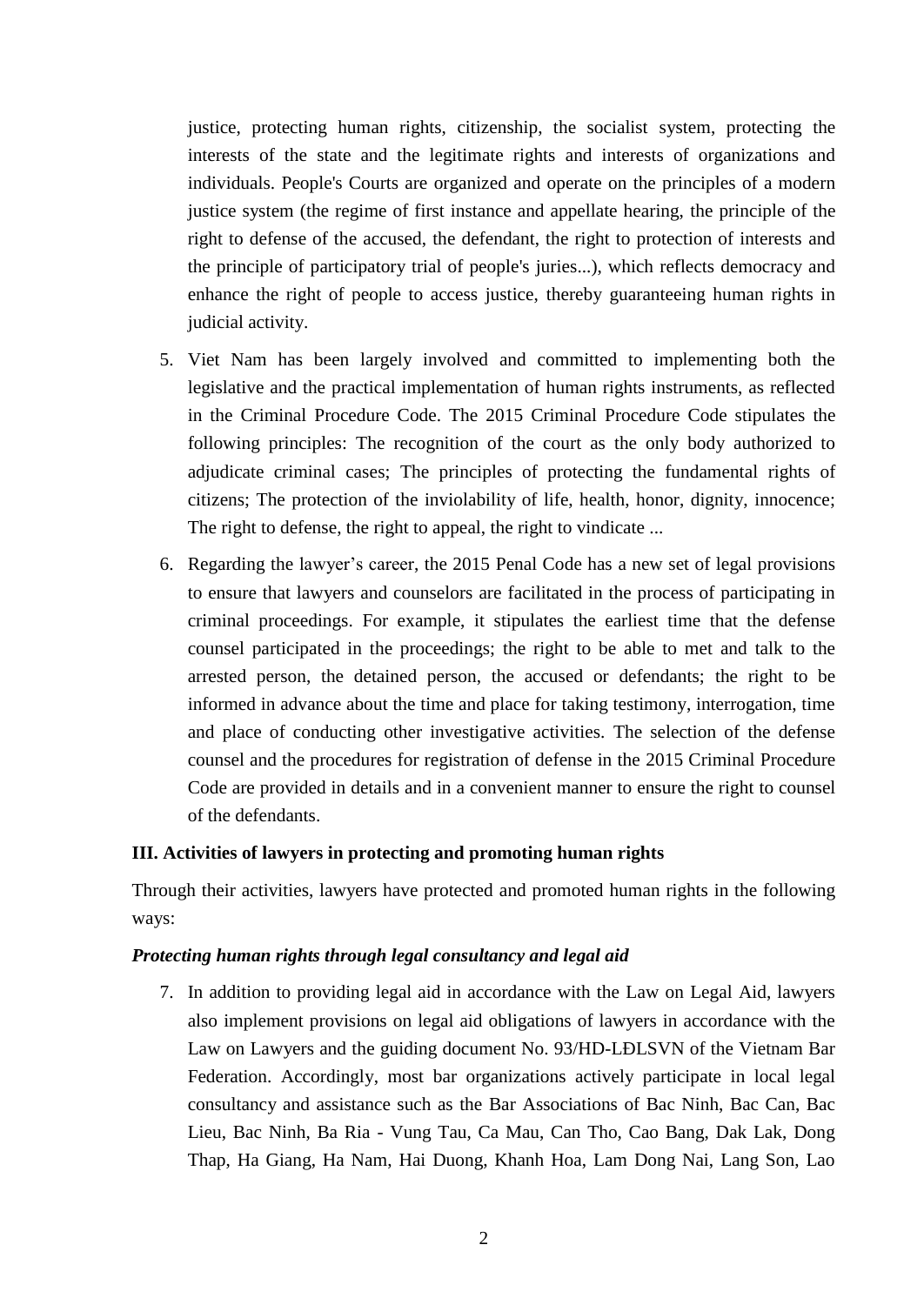Cai, Long An, Nghe An, Quang Ngai, Quang Ninh, Quang Tri, Soc Trang, Son La, Thai Nguyen, Thua Thien Hue, Tien Giang, Vinh Long, Vinh Phuc, Long An , Da Nang, Thai Binh, Binh Thuan, Dien Bien, Quang Binh, Ninh Binh and Tra Vinh Province.

- 8. Many bar organizations organized consultations in mountainous or remote areas in combination with charity activities, most notably from the two big Bar Associations of Hanoi and Ho Chi Minh City. In addition, there are also Bar Associations of Binh Phuoc province, Ha Tinh province, Dak Lak province, Lam Dong province and Quang Ngai province with similar activities. The Federation also launched a Day of Legal aid for the people, thereby raising the sense of responsibility of lawyers with regards to the social community in their professional activities. Through this meaningful activity, the role and status of lawyers are recognized and appreciated by the society. On the occasion of the 72nd anniversary of Vietnam Lawyer's Day, many bar associations have mobilized lawyers to launch free legal aid activities for people on 10/10/2017, thus strengthening the image of lawyers as servants of community and justice.
- 9. Apart from traditional fields such as criminal, civil, labor, marriage and family… lawyers in Vietnam have expanded and developed consultancy in the fields of economics, investment and international trade. Many lawyers have developed quickly, consulted on commercial contracts, large investment projects with good results, which were satisfied and trusted by domestic and foreign customers, creating credibility in the market of legal services in the region and in the world. Some lawyer organizations have built their brands in the domestic and regional markets, becoming "competing partners" of foreign law firms.
- 10. With regards to resolving complaints, the role of lawyers in helping people in protecting their legitimate rights and interests is also very necessary. Due to the limited capacity of a few cadres and civil servants, a number of administrative decisions have been promulgated contrary to the Constitution or the law, which infringed upon the legitimate interests of citizens. Particularly in areas such as land administration, disputes have arisen during handling administrative violations leading to complaints and petitions. Therefore, lawyers have strived to provide the affected citizens with adequate legal knowledge to protect their legitimate rights and interests. Some lawyers are also permitted by the affected citizens to follow the case on their behalf.
- 11. According to incomplete statistics, in 2017, lawyers in Vietnam participated in legal consultancy in 96,100 cases; were involved in other legal services in 4,440 cases; participated in free legal aid in 18,022 cases; participated in 1,833 consulting cases in the field of business economics.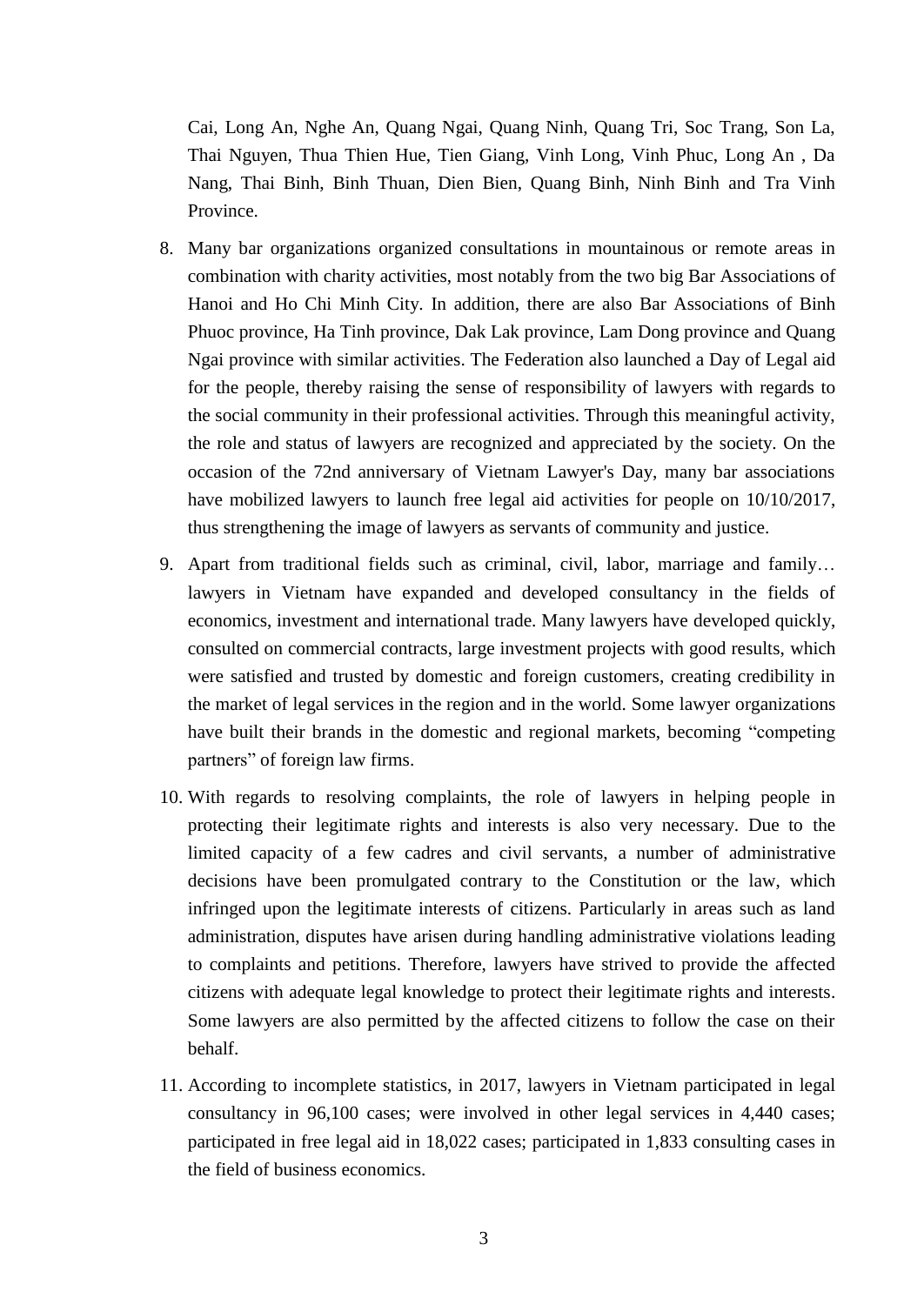#### *Protection of human rights through legal proceedings*

- 12. In the field of criminal proceedings, the role of lawyers in the protection of human rights has been further strengthened. The participation of lawyers in legal proceedings not only helped the accused and defendants to protect their legitimate rights and interests, but also contributed to determining the truthfulness of the cases, assisting the investigation and ensuring that accusations and judgments are prompt, accurate, avoiding injustice to innocent people. In the past few years, lawyers have recommended the reconsideration of many potential wrongful cases (including the cases of Han Duc Long, Nguyen Thanh Tran, Nguyen Van Them who were given death sentence, the case of Huynh Van Nen, etc.).
- 13. Regarding participation in the proceedings: according to reports of 63 bar associations nationwide, in 2017, Vietnam's lawyers have participated in 18,700 criminal cases, including 5,905 criminal cases assigned by the judicial bodies and 12,795 criminal cases requested by clients. In addition, lawyers were involved in 14,063 civil cases and 401 administrative cases.
- 14. Compared to 2016, the number of participation in criminal and civil cases increased (in 2016, lawyers participated in 13,078 criminal cases and 11,657 civil cases). Other areas of activity decreased compared to 2016. For example, in 2016: Lawyers have participated in 19,622 consultancy cases in the field of business and trade, 1,142 administrative cases, 1,828 labor and economic cases. Lawyers attended legal consultancy in 146,805 cases, with 1,612 cases outside the proceedings and were involved in 11,582 cases of other legal services.
- 15. As mentioned by the bar organizations, statistical reporting from several relevant organizations to the VBF may have not been fully compiled, leading to the above statistics which may not reflect correctly the real total number of cases that lawyers participated in.
- 16. The results of the lawyer's participation have contributed to protecting the legitimate rights and interests of organizations and individuals, contributing to the protection of the law, judicial reform and the establishment of socialist law-based state. Annually, the lawyers have contributed hundreds of billions of Vietnamese Dong to the state budget through exercising their tax duty.

### *Difficulties in lawyers' activities*

17. Despite positive contributions to the justice sector and the protection of legitimate rights and interests of citizens and organizations through their activities, the lawyers' organizations in general and the lawyers in particular still need further efforts and